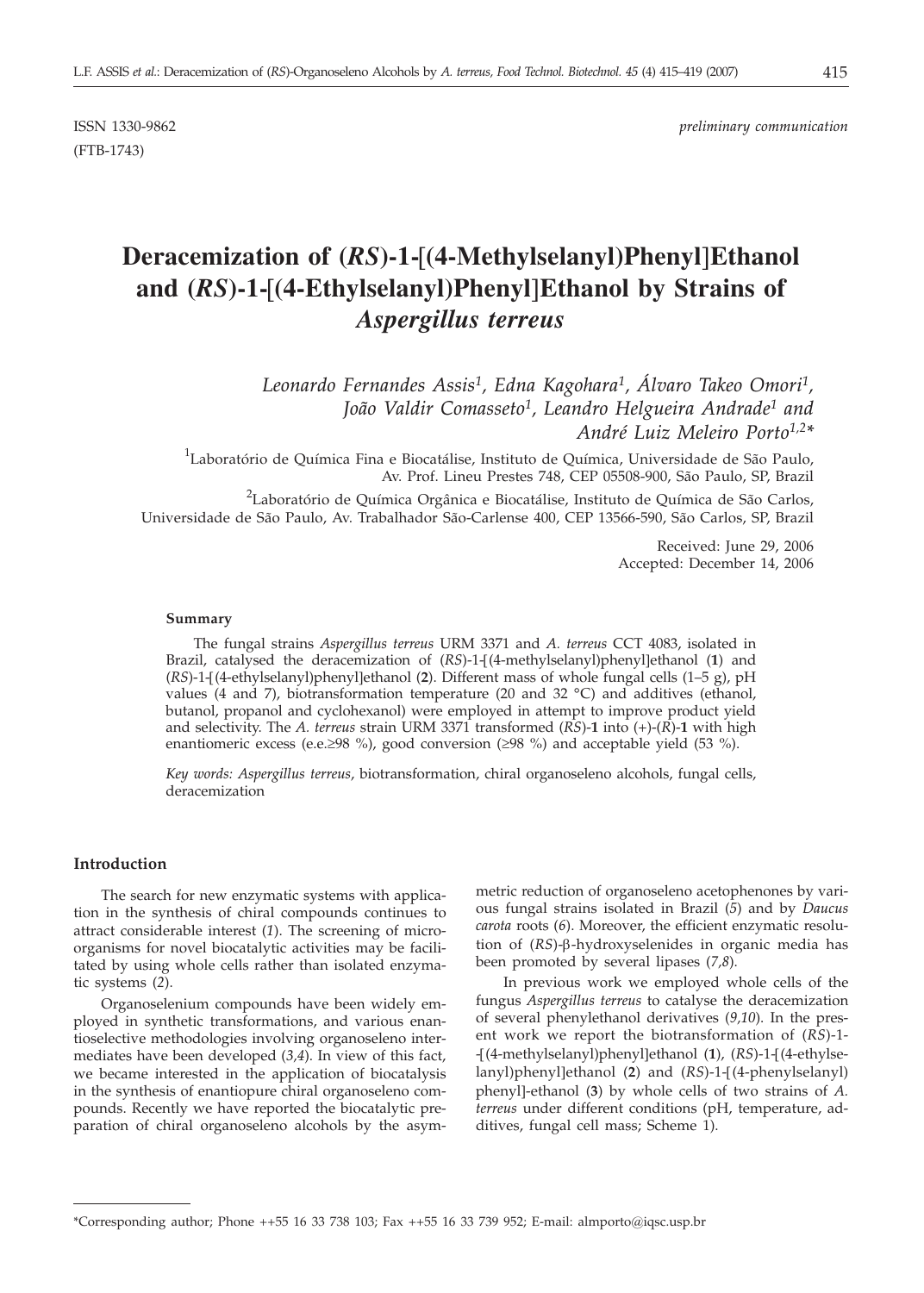

Fungal strains: *A. terreus* URM 3371 and *A. terreus* CCT 4083

**Scheme 1.** Deracemization of (*RS*)-organoseleno alcohols by whole cells of *Aspergillus terreus*

# **Materials and Methods**

#### *General methods*

<sup>1</sup>H-NMR and <sup>13</sup>C-NMR spectra were measured on a Bruker model DPX300 spectrophotometer operating at 300.1 and 75.5 MHz, respectively, with samples dissolved in  $CDCl<sub>3</sub>$  and with tetramethylsilane (TMS) as internal standard.

Chemical syntheses were monitored by TLC analysis using aluminium-backed silica gel 60  $F_{254}$  layers (Merck) eluted with hexane and ethyl acetate; analytes were visualized by spraying with *p*-anisaldehyde/sulphuric acid reagent and heating at approx. 120 °C for 1 min. Conversion yields and enantiomeric excesses (e.e.) of enzyme- -catalysed reactions were determined using a Shimadzu GC-17A (FID) gas chromatograph equipped with a Chirasil-Dex CB  $\beta$ -cyclodextrin (25 m×0.25 mm i.d.) fused silica capillary column.

Optical rotations were determined using a Jasco DIP-378 polarimeter with a 1-dm cuvette and were measured with reference to the sodium D-line. The absolute configuration of  $(+)$ - $(R)$ -1 was determined by comparison of its optical rotation  $([\alpha]_{D}^{20} = +44.4^{\circ}$  (*c* 1.4, CHCl<sub>3</sub>; e.e.>98 %) with that reported in the literature for (-)-(*S*)-1 ([ $\alpha$ ]<sub>D</sub><sup>20</sup>=-56.8°; *c* 0.47, CHCl<sub>3</sub>; e.e.=96 %) (5). The absolute configuration of **2** was determined by comparison of the chiral chromatograms with the literature data (*5*).

GC-MS analyses were performed on a Shimadzu QP 5050A instrument equipped with a J&W Scientific DB-5 capillary column (30 m $\times$ 0.25 mm i.d.; 0.25 µm) employing helium as the carrier gas.

## *Synthesis of the racemic alcohols 1–3*

The racemic organoseleno alcohols **1–3** were obtained by reduction of the corresponding organoseleno acetophenones with sodium borohydride in methanol, as previously described by Andrade *et al.* (*5*). The organoseleno acetophenones were prepared by methods described by Omori *et al.* (*8*).

#### *Fungal cultures*

The fungal strains employed were *A. terreus* CCT 4083 (isolated by L. Pfenning in August 1994 from pasture soil in Belém, PA, Brazil) and *A. terreus* URM 3371 (isolated in 1993 from the rhizosphere soil of *Vernonia herbaceae* in São Paulo, SP, Brazil). A slant culture was

used to inoculate 1 L of sterilised malt extract medium (Oxoid, 20 g/L) contained in a 2-litre Erlenmeyer flask, which was incubated on an orbital shaker (Tecnal TE-421 or Superohm G-25; rotational speed 160 rpm) for 96 h at 32 °C. Cells were harvested by vacuum filtration and washed under sterile conditions in laminar flow cabinet.

#### *Small scale biotransformation reactions*

Samples (5 mg) of  $1-3$ , dissolved in 200  $\mu$ L of an additive (ethanol, propanol, butanol or cyclohexanol), were introduced under sterile conditions into the Erlenmeyer flasks (125 mL) containing suspensions of washed, wet cells of *A. terreus* (1–5 g, see Tables 1–3) in 50 mL of 0.1 M phosphate buffer (pH=4 or 7) (*11*). The mixtures were incubated on an orbital shaker (rotational speed 160 rpm) at 32 °C, and the progress of the reaction was monitored at 3, 5 and 10 days by collecting samples of 1 or 2 mL. These samples were extracted by stirring with ethyl acetate (0.5 mL), and aliquots (4  $\mu$ L) of the organic phase were analysed by gas chromatography-flame ionization detector (GC-FID) using a fused silica chiral capillary column. The products of the deracemization were compared with the racemic mixture of organoseleno alcohols obtained by chemical reduction of the respective organoseleno ketones.

#### *Semi-preparative scale deracemization reactions*

An aliquot (100 µL) of (*RS*)-1-[(4-methylselanyl)phenyllethanol (1), dissolved in 600  $\mu$ L of additive (ethanol), was introduced under sterile conditions into an Erlenmeyer flask (500 mL) containing a suspension of washed, wet cells of *A. terreus* URM 3371 (15 g) in 200 mL of phosphate buffer (pH=4). The mixture was incubated on an orbital shaker (rotational speed 160 rpm) at 32 °C until the substrate had been completely consumed (18 days). Following incubation, the cell suspension was filtered and the cells were washed with ethyl acetate (4×100 mL). The organic phases were combined, dried over  $MgSO_4$ , and the solvent removed under vacuum. The residue was purified by column chromatography on silica gel (230– 400 mesh) eluted with mixtures of hexane and ethyl acetate  $(9:1 \text{ and } 8:2)$  to afford  $(+)$ - $(R)$ -1.

# *Chromatographic conditions employed in the GC separation of the enantiomers of the chiral organoseleno phenylethanols 1–3*

Chromatographic conditions were: injector temperature 220 °C; split ratio 1:20; detector temperature 220 °C; hydrogen carrier gas at 100 kPa and oven temperature program: (*RS*)-1-[(4-methylselanyl)phenyl]ethanol (**1**) – GC conditions: 150 °C for 30 min, then rising to 180 °C at 1 °C/min; retention time: *R*-isomer 17 min, *S*-isomer 18 min; (*RS*)-1-[(4-ethylselanyl)phenyl]ethanol (**2**) – GC conditions: 150 °C for 30 min, then rising to 180 °C at 1 °C/min; retention time: *R*-isomer 13 min, *S*-isomer 14 min; and (*RS*)-1-[(4-phenylselanyl)phenyl]ethanol (**3**) – GC conditions: 150 to 180  $^{\circ}$ C at 2  $^{\circ}$ C/min, retention time: *R*-isomer 34 min, *S*-isomer 35 min.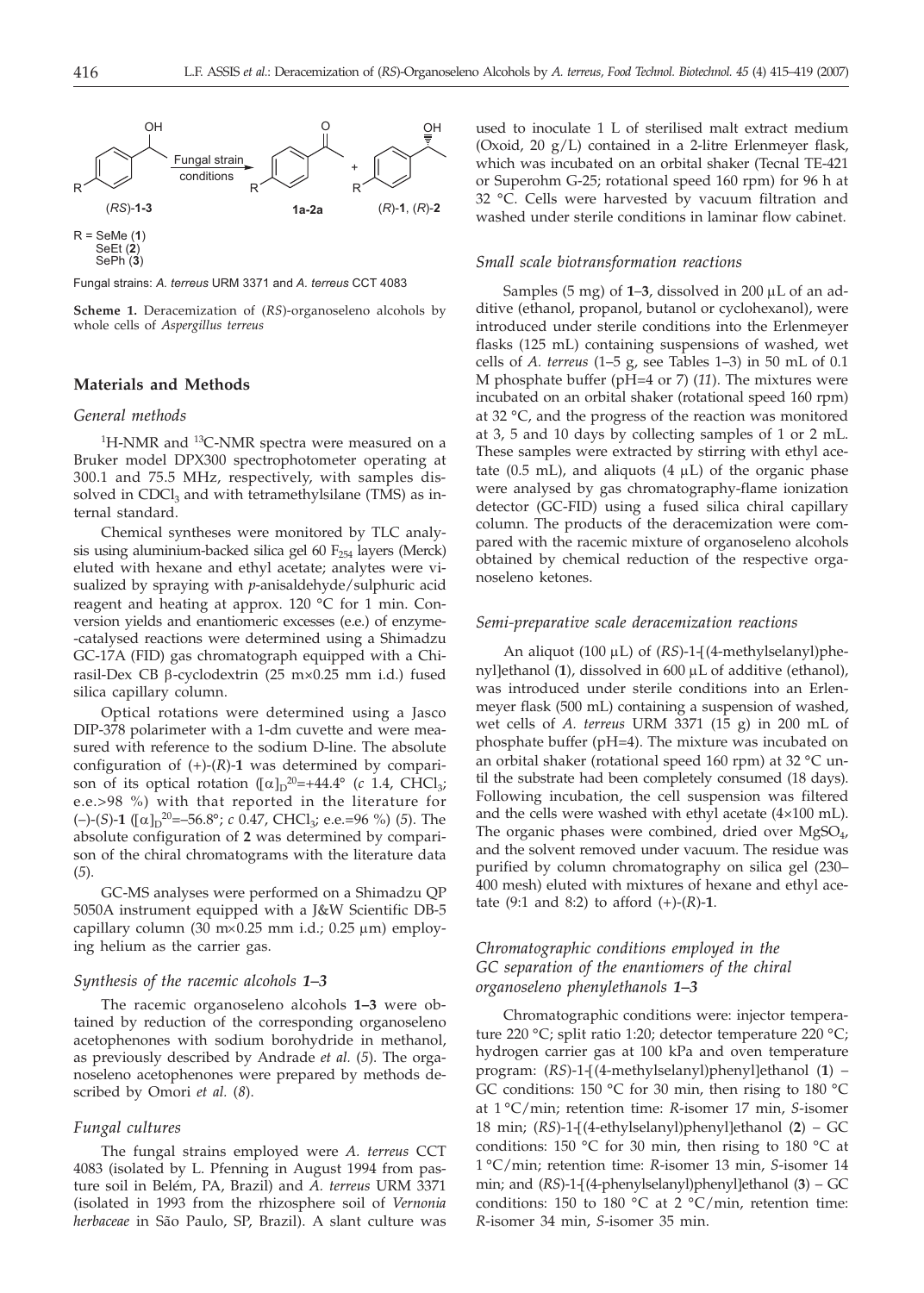# **Results and Discussion**

Microbial deracemizations of the organoseleno phenyl alcohols (*RS*)-**1**, (*RS*)-**2**, and (*RS*)-**3** (Scheme 1) were studied using buffer solutions containing whole cells of *A. terreus* URM 3371 and *A. terreus* CCT 4083. The reactions were performed varying the experimental conditions (pH, temperature, mass of fungal cells and additives). Initially, the reactions were carried out by incubating the (*RS*)-organoseleno alcohols **1–3** with 1–5 g of whole cells of *A. terreus* URM 3371 at pH=4 and at 32 °C in the presence of ethanol as an additive for a reaction period of up to 10 days. For all experimental conditions investigated, the compound (*RS*)-**3** was inactive when in contact with the whole cells of *A. terreus*. The most efficient deracemization was achieved with compound (*RS*)-**1**. When 2–5 g of whole fungal cells were employed, (+)- -(*R*)-**1** was obtained in high conversion rate and selectivity (entries 6–15 for compound **1** in Table 1 and Fig. 1). In contrast, (*RS*)-**2** was not efficiently deracemized by *A. terreus* URM 3371 under the employed conditions, the organoseleno acetophenone **2a** being the main product (entries 6, 8–9, 11–12, 14 and 15 for compound **2** in Table 1), while (*S*)-**2** was obtained only with modest selectivity.

In the light of these preliminary results, the biotransformation of (*RS*)-**1** and (*RS*)-**2** was performed at 32 °C using the two fungal strains, *A. terreus* URM 3371 and *A. terreus* CCT 4083, in buffer solutions at pH=4 and 7 (Table 2). The most efficient conversions were obtained with *A. terreus* URM 3371 using (*RS*)-**1** as substrate (entries 1–6 for substrate **1** in Table 2). Under these conditions, (*RS*)-**1** was deracemized to yield (+)-(*R*)-**1** in high optical purity (e.e.≥98 %) at both pH, 4 and 7. Apprecia-



**Fig 1.** GC chromatograms showing the progress of the deracemization of (RS)-1-[(4-methylselanyl)phenyl]ethanol (1) by whole cells of *Aspergillus terreus* URM 3371 (2 g) at pH=4 and 32 °C; e.e. enantiomeric excess

bly lower deracemization of (*RS*)-**1** was obtained using *A. terreus* CCT 4083, particularly under neutral conditions (entries 10–12 for substrate **1** in Table 2), the major product being the *p*-(organoseleno)acetophenone **1a**. The microbial deracemization of (*RS*)-**2** by *A. terreus* URM 3371 led to the formation of (*S*)-**2** with low selectivity

Table 1. Deracemization of (*RS*)-1-[(4-methylselanyl)phenyl]ethanol (**1**) and (*RS*)-1-[(4-ethylselanyl)phenyl]ethanol (**2**) by whole cells of *Aspergillus terreus* URM 3371 at pH=4 and 32 °C in the presence of 200 mL of ethanol

| Entry          | $m$ (fungal<br>$\text{cell})/\text{g}$ | t/<br>day | Reaction products with 5 mg of compound 1 |          |        |                  | Reaction products with 5 mg of compound 2 |                |                |      |
|----------------|----------------------------------------|-----------|-------------------------------------------|----------|--------|------------------|-------------------------------------------|----------------|----------------|------|
|                |                                        |           | 1a<br>1                                   |          |        | 2a               | $\overline{2}$                            |                |                |      |
|                |                                        |           | $c^{\rm a}/\sqrt[9]{\rm o}$               | $c^2/$ % | e.e./% | A.C.             | $c^a/$ %                                  | $c^a/$ %       | e.e./%         | A.C. |
| $\mathbf{1}$   |                                        | 3         |                                           |          |        |                  | 12                                        | 88             | 17             | S    |
| $\overline{2}$ | 1                                      | 5         | 15                                        | 85       | 41     | $\boldsymbol{R}$ | 48                                        | 52             | 20             |      |
| 3              |                                        | 10        | 19                                        | 81       | 56     | $\boldsymbol{R}$ | 26                                        | 74             | 10             | S    |
| 4              |                                        | 3         | 42                                        | 58       | 47     | $\boldsymbol{R}$ | 63                                        | 37             | 19             | S    |
| 5              | $\overline{2}$                         | 5         | 72                                        | 28       | 98     | $\boldsymbol{R}$ | 44                                        | 56             | 18             | S    |
| 6              |                                        | 10        | 17                                        | 83       | 98     | $\boldsymbol{R}$ | 89                                        | 11             | 30             | S    |
| 7              |                                        | 3         | 11                                        | 89       | 30     | $\boldsymbol{R}$ | 40                                        | 60             | $\overline{2}$ | S    |
| 8              | 3                                      | 5         | 11                                        | 89       | 99     | $\boldsymbol{R}$ | 74                                        | 26             | 42             |      |
| 9              |                                        | 10        | $\mathbf{0}$                              | 98       | 99     | R                | 79                                        | 21             | 60             | S    |
| 10             |                                        | 3         | $\Omega$                                  | 98       | 98     | $\boldsymbol{R}$ | 55                                        | 45             | 14             | S    |
| 11             | 4                                      | 5         | $\mathbf{0}$                              | 98       | 98     | $\boldsymbol{R}$ | 72                                        | 28             | 9              | S    |
| 12             |                                        | 10        | $\mathbf{0}$                              | 98       | 98     | R                | 81                                        | 19             | 53             | S    |
| 13             |                                        | 3         | $\Omega$                                  | 98       | 99     | $\boldsymbol{R}$ | 57                                        | 43             | 28             |      |
| 14             | 5                                      | 5         | $\Omega$                                  | 98       | 99     | $\boldsymbol{R}$ | 70                                        | 30             | 9              | S    |
| 15             |                                        | 10        | $\overline{0}$                            | 98       | 99     | $\boldsymbol{R}$ | 98                                        | $\overline{0}$ | $\theta$       |      |

aconcentration determined by GC analysis e.e.=enantiomeric excess

A.C.=absolute configuration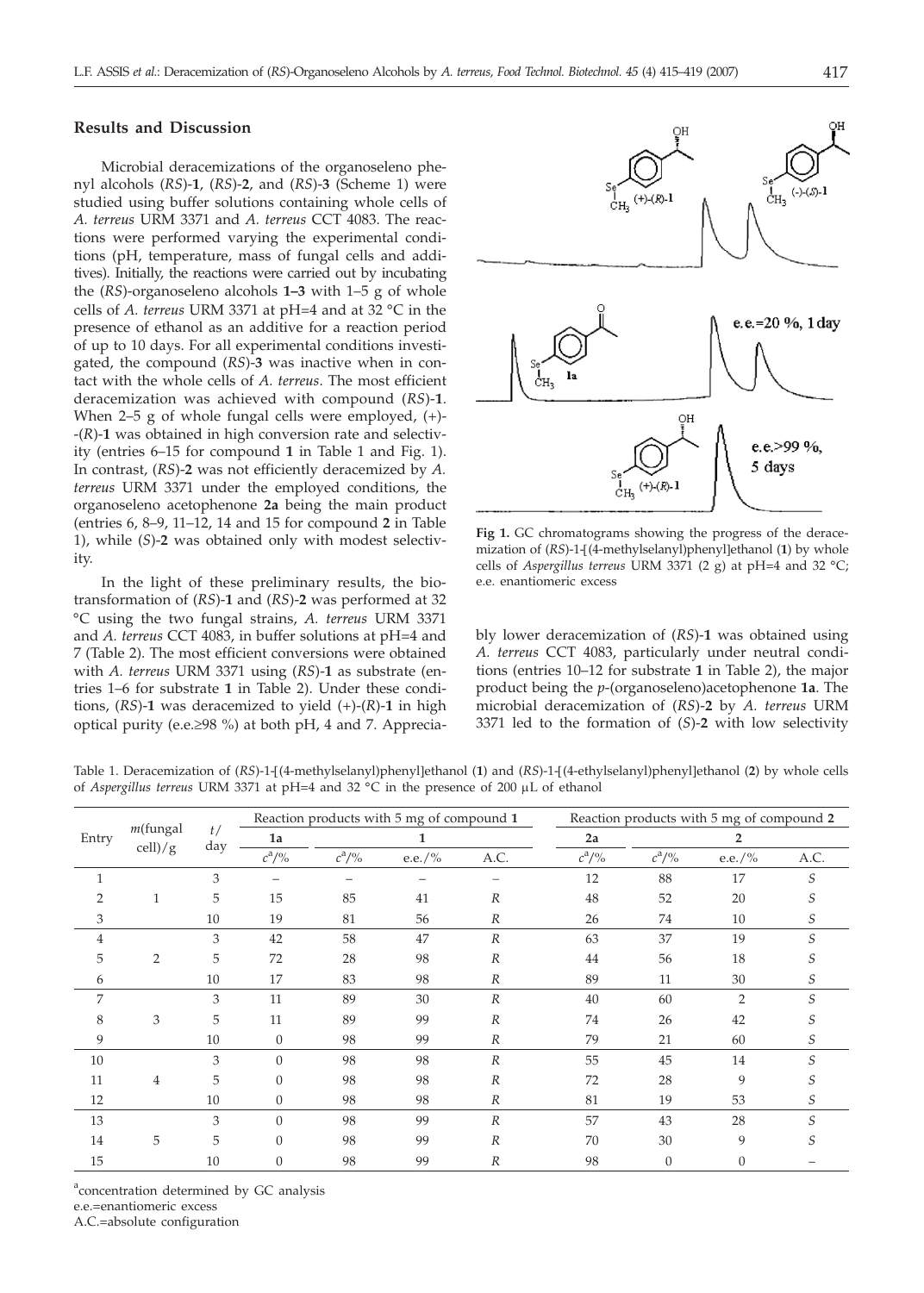| Entry                        |    | t <sub>1</sub><br>day |              |                             | Reaction products with 5 mg of compound 1 |                  |          | Reaction products with 5 mg of compound 2 |               |      |  |
|------------------------------|----|-----------------------|--------------|-----------------------------|-------------------------------------------|------------------|----------|-------------------------------------------|---------------|------|--|
|                              | pH |                       | 1a           |                             |                                           |                  | 2a       | 2                                         |               |      |  |
|                              |    |                       | $c^2/$ %     | $c^{\rm a}/\sqrt[9]{\rm o}$ | e.e./%                                    | A.C.             | $c^2/$ % | $c^2/$ %                                  | e.e./%        | A.C. |  |
| Aspergillus terreus URM 3371 |    |                       |              |                             |                                           |                  |          |                                           |               |      |  |
|                              |    | 3                     | $\theta$     | 98                          | 99                                        | $\boldsymbol{R}$ | 43       | 57                                        | 13            | S    |  |
|                              | 4  | 5                     | 8            | 92                          | 99                                        | R                | 62       | 38                                        | 38            |      |  |
| 3                            |    | 10                    | $\Omega$     | 99                          | 99                                        | $\boldsymbol{R}$ | 82       | 18                                        | 18            | S    |  |
| 4                            |    | 3                     | 40           | 60                          | 56                                        | $\overline{R}$   | 65       | 35                                        | 44            |      |  |
| 5                            | 7  | 5                     | $\Omega$     | 98                          | 99                                        | $\boldsymbol{R}$ | 77       | 23                                        | 24            | 5.   |  |
| 6                            |    | 10                    | $\mathbf{0}$ | 98                          | 99                                        | R                | 99       | $\theta$                                  | $\theta$      |      |  |
| Aspergillus terreus CCT 4083 |    |                       |              |                             |                                           |                  |          |                                           |               |      |  |
| 7                            |    | 3                     | 45           | 55                          | 56                                        | R                | 33       | 67                                        | $\mathcal{P}$ | R    |  |
| 8                            | 4  | 5                     | 60           | 40                          | 98                                        | $\boldsymbol{R}$ | 70       | 30                                        | 46            |      |  |
| 9                            |    | 10                    | 81           | 19                          | 98                                        | $\boldsymbol{R}$ | 88       | 12                                        | 99            | S    |  |
| 10                           |    | 3                     | 75           | 25                          | 99                                        | $\overline{R}$   | 99       | $\Omega$                                  | $\Omega$      |      |  |
| 11                           | 7  | 5                     | 80           | 20                          | 65                                        | $\boldsymbol{R}$ | 90       | 10                                        | 12            | R    |  |
| 12                           |    | 10                    | 82           | 28                          | 49                                        | $\boldsymbol{R}$ | 98       | $\Omega$                                  | $\Omega$      |      |  |

Table 2. Deracemization of (*RS*)-1-[(4-methylselanyl)phenyl]ethanol (**1**) and (*RS*)-1-[(4-ethylselanyl)phenyl]ethanol (**2**) by whole cells (2 g) of *Aspergillus terreus* at 32  $^{\circ}$ C in the presence of 200  $\mu$ L of ethanol

aconcentration determined by GC analysis

e.e.=enantiomeric excess

A.C.=absolute configuration

and was accompanied, under both acidic and neutral conditions, by high levels of conversion to the ketone **2a** (Table 2). With *A. terreus* CCT 4083, a low degree of deracemization of (*RS*)-**2** was observed at both pH (4 and 7), and **2a** was the major product (entries 7–12 for substrate **2** in Table 2).

The deracemization of (*RS*)-**1–2** was performed using *A. terreus* URM 3371 in the presence of other additives, namely propanol, butanol, and cyclohexanol, and at different temperatures (20 and 32 °C). Under these conditions the deracemization of alcohol (*RS*)-**2** was not efficient, the organoseleno acetophenone **2a** being observed in high concentration (Table 2). Under the same conditions (*RS*)-**1** gave (+)-(*R*)-**1**, but with low enantioselectivity in most cases (Table 3). It is concluded that the presence of the additives promoted preferentially the oxidation of the organoseleno phenylethanols to the corresponding acetophenones.

Since the most efficient deracemization of (*RS*)-organoseleno alcohols was obtained when whole cells of *A. terreus* URM 3371 were used with (*RS*)-**1** as substrate, the reaction was carried out on a preparative scale in which 15 g of wet fungal cells were incubated at 32 °C,  $pH=4.0$ , with 100  $\mu$ L of 1 and 600  $\mu$ L of ethanol. After 18 days, (+)-(*R*)-1-[(4-methylselanyl)phenyl]ethanol could be isolated in 53 % yield (0.0163 mmol/g of biomass) and the product exhibited an e.e.>98 %.

|       | Additive          | $t$ /day |                     |          | Products of the reaction at 32 $^{\circ}C^{a}$ |                  |                     | Products of the reaction at 20 $^{\circ}C^{a}$ |        |                  |  |
|-------|-------------------|----------|---------------------|----------|------------------------------------------------|------------------|---------------------|------------------------------------------------|--------|------------------|--|
| Entry |                   |          | 1a<br>л.            |          |                                                | 1a               |                     |                                                |        |                  |  |
|       |                   |          | $c^{b}/\frac{9}{6}$ | $c^b/$ % | e.e./%                                         | A.C.             | $c^{\mathrm{b}}$ /% | $c^{\mathrm{b}}$ /%                            | e.e./% | A.C.             |  |
|       |                   | 3        | 37                  | 67       | 47                                             | R                | 14                  | 86                                             | 12     | R                |  |
|       | Butanol           | 5        | 46                  | 54       | 25                                             | $\boldsymbol{R}$ | 28                  | 72                                             | 23     | R                |  |
|       |                   | 10       | 45                  | 55       | 99                                             | $\boldsymbol{R}$ | 59                  | 41                                             | 56     | R                |  |
| 4     | Propanol          | 3        | 43                  | 57       | 17                                             | $\boldsymbol{R}$ |                     |                                                |        |                  |  |
| 5     |                   | 5        | 27                  | 73       | 32                                             | R                |                     | 98                                             | 54     | R                |  |
| 6     |                   | 10       |                     |          |                                                |                  | 17                  | 83                                             | 51     | R                |  |
|       | Cyclo-<br>hexanol | 3        |                     | 98       | 4                                              | R                |                     | 98                                             | 8      | $\boldsymbol{R}$ |  |
| 8     |                   | 5        |                     | 98       | 17                                             | R                |                     | 98                                             | 6      | R                |  |
| 9     |                   | 10       |                     |          |                                                |                  |                     | 98                                             | 55     | R                |  |

Table 3. Deracemization of (*RS*)-1-[(4-methylselanyl)phenyl]ethanol (1) by whole cells (2 g) of *Aspergillus terreus* URM 3371 at pH=4 in the presence of  $200 \mu L$  of butanol, propanol or cyclohexanol

<sup>a</sup>The mass of the substrate 1 employed was 5 mg **b** concentration determined by GC analysis e.e.=enantiomeric excess A.C.=absolute configuration